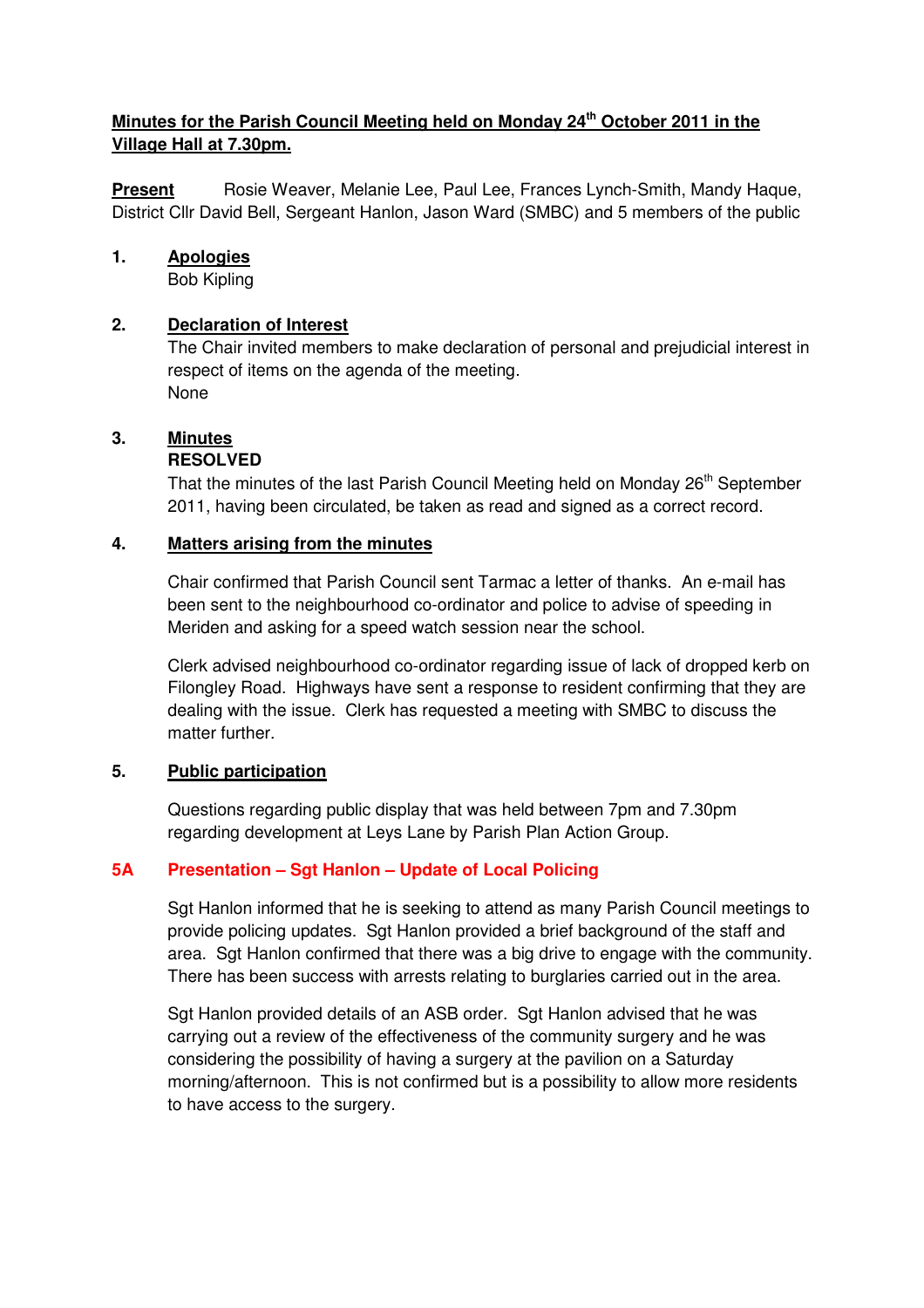Sgt Hanlon also provided details of the Street Watch Scheme and this encourages local members to patrols areas and report on issues. Sgt Hanlon will provide an article for the Meriden Mag detailing this scheme.

The public were invited to ask questions.

 A resident raised issues over the traffic and speed of vehicles. Sgt Hanlon acknowledged that this was an issue in Meriden.

 Questions were raised as to control of dog fouling in Meriden. Sgt Hanlon felt that dog groups may be able to help patrol on behalf of SMBC.

## **5B Presentation by Action Against Poverty**

Jason Ward of SMBC gave a presentation dealing with Action Against Poverty and the action taken by SMBC since the last presentation. This presentation provided an update following last year's presentation.

 A background to SMBC's commitment and role was given. Details of the steps undertaken by SMBC to deal with poverty were provided. These included amongst other things, outreach events held to enable residents in north of borough to receive advice from a number of agencies, undertaking a lot of work with Age Concern, helping to advise on loan sharks operating in the area and the rights of individuals.

 Jason Ward will provide a brief article for Meriden Mag dealing with the Winter Warmth campaign and vitamin schemes in the borough including e-mail and telephone number for people to make contact with SMBC.

The public were invited to ask questions

## **6. Correspondence and Communication**

- 6.1 Letter from SMBC inviting members to attend a round table discussion regarding Local Development Framework
- 6.2 Update on the consultation for Gypsy and Traveller Site Allocations
- 6.3 Guide to taking part in the Queens Diamond Jubilee Beacons
- 6.4 E-mail from SMBC regarding training relating to Freedom of Information and Data **Protection**
- 6.5 E-mail request from West Midlands Pension Fund for a meeting
- 6.6 E-mail sent by Taylor Wimpey on 27/09/11 advising that intrusive works will be undertaken at Leys Lane the next day.
- 6.7 E-mails sent by SMBC regarding dog bins.
- 6.8 Various e-mails sent by residents and allotment holders concerning Tenancy.
- 6.9 E-mail from SMBC requesting that all members complete Register of Interests Councillors to confirm that this has been done.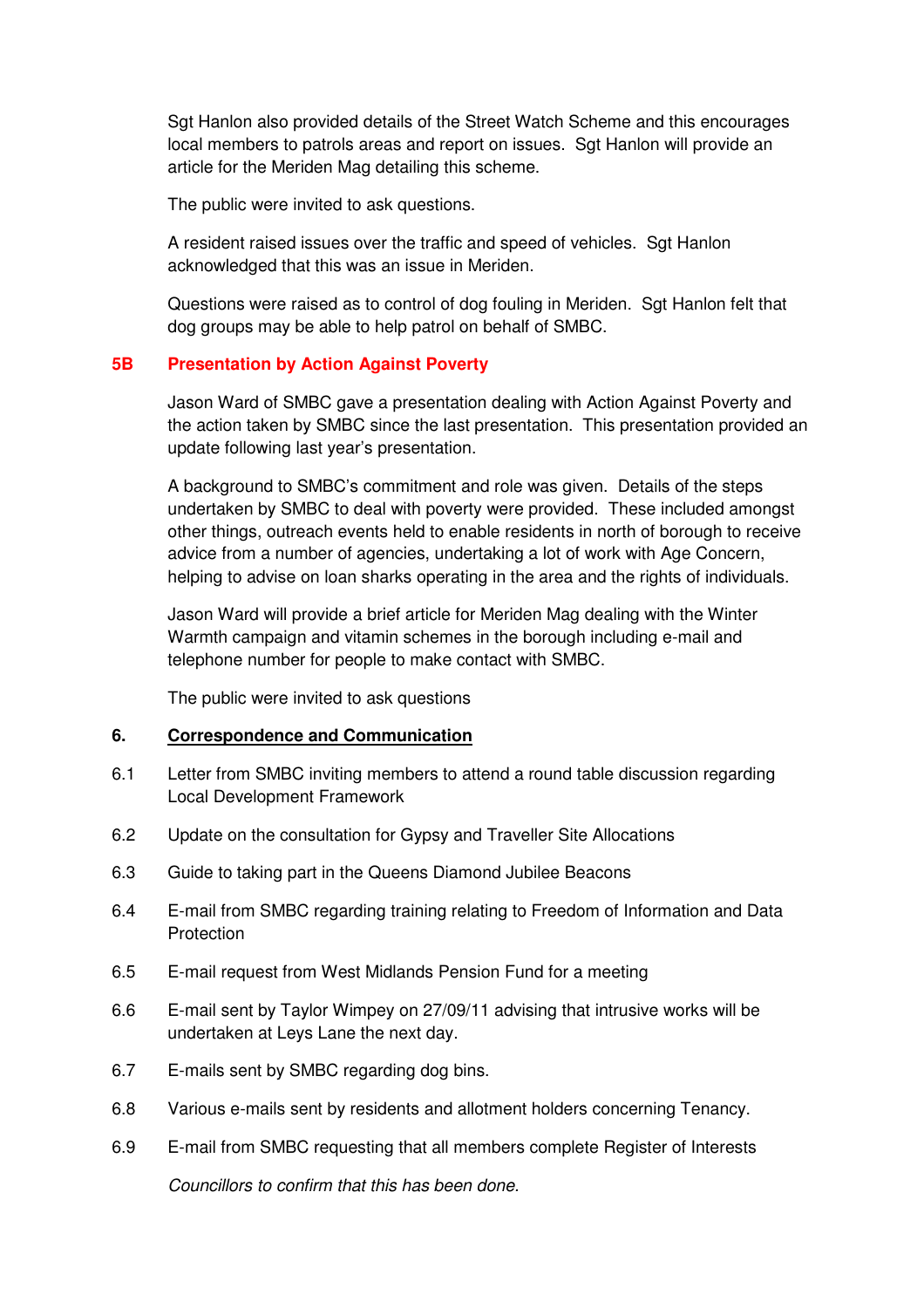6.10 Letter from SMBC enclosing completed copy of Licence for New Playing Fields

The Licence is now in place. We have received invoice from Wright Hassall for advice concerning Licence. SMBC will pay these costs.

- 6.11 Television Licence for New Playing Fields
- 6.12 Invitation from SMBC to attend Remembrance Sunday Service 13 November 2011

## **7. Receive Reports**

- 7.1 Committee Member for Village Hall Management Committee FLS appointed as Committee member. Clerk to contact Alan Copper
- 7.2 School Governors for Parish Council no meeting
- 7.3 Committee Member for War Memorial update provided
- 7.4 Pool no update
- 7.5 Allotment Representative dealt with in agenda
- 7.6 Footpaths/Forum no report
- 7.7 Mining Group– no report
- 7.8 Conservation Committee still waiting to hear outcome of review
- 7.9 Local Strategic Partnership no report
- 7.10 Police Rural Assembly update provided by Sgt Hanlon. Unlikely to continue. FLS to become representative for Parish Council should representation be required at Solihull Forum
- 7.11 Solihull Area Committee 5<sup>th</sup> November workshop at Heart of England Social Club. Topics covered will be double taxation and precepts
- 7.12 Tree Wardens no report
- 7.13 Parish Plan no report
- 7.14 Community Surgery revising efficiency
- 7.15 Joint Councillor Surgery to be discontinued due to lack of public interest
- 7.16 Community Speed Watch no volunteers
- 7.17 Football Sessions Meriden Rovers Saturday Mornings progressing very well.

## **8. Village Matters**

8.1 **Pool** – Clerk advised that there was nothing to report at this stage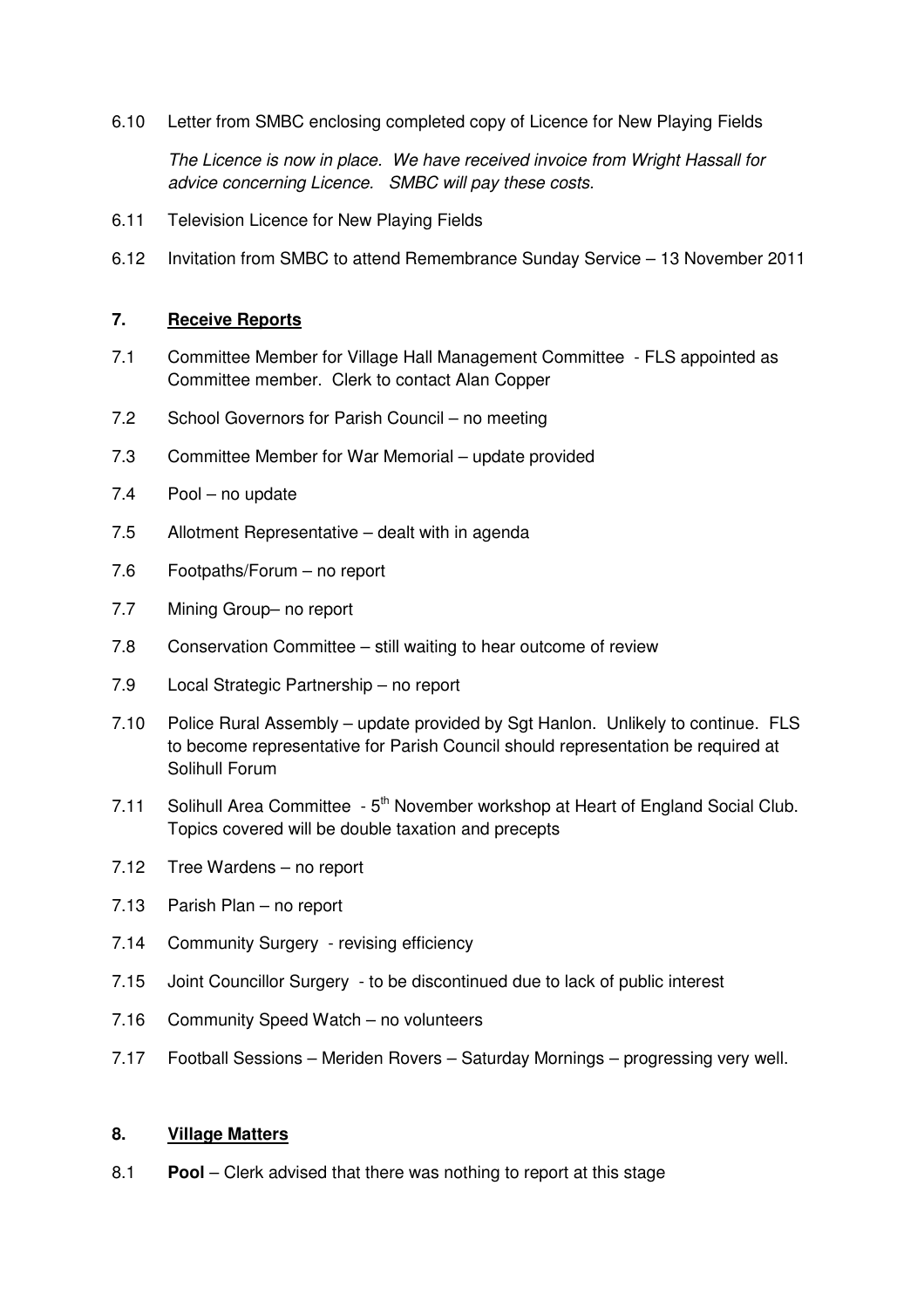## 8.2 **Maxstoke Lane/Hampton Lane development –**

8.2.1 An update of the new playing fields provided by Chair

8.2.2 Parish Council considered the appointment of Mole catcher and payment of invoice

## **RESOLVED**

The appointment is approved and invoice is approved for payment

8.2.3 Clerk advised that due to workload, she has not been able to proceed further with obtaining a byelaw to ban dogs

8.2.4 Considered the purchase of various signs for the playing fields

# **RESOLVED**

Purchase of the signs is approved

 8.2.5 Considered the revenue stream for the new playing fields and the charging policy

# **RESOLVED**

The Charging policy is approved

8.2.6 Chair advised that the proposed directors of the new management company for the playing fields are Paul Jayes and Chair. We are waiting for a CV from a possible third director but the CV has not been received and therefore it was agreed that this item is carried forward to the next meeting.

8.3 **Councillor Surgeries –** The efficiency of the Councillor Surgeries was considered. At the last two surgeries there had been no attendance. The Parish is having to pay for the hire of the Village Hall. Therefore it was agreed that the Councillor Surgeries are no longer held.

# **RESOLVED**

The Councillor Surgeries are no longer held

8.4 **Training – Data Protection and Freedom of Information –** An update of SMBC email regarding training was provided. It was agreed that we should check with Monitoring Officer if this is a service SMBC should be providing already.

## 8.5 **Leys Lane**

- 8.5.1 Considered recent communication and report from consultant;
- 8.5.2 To approve course of action taken and correspondence;
- 8.5.3 Consider and approve future course of action

Chair thanked Cllr Frances Lynch- Smith for sending information at short notice to enable Statement of Objection to be completed.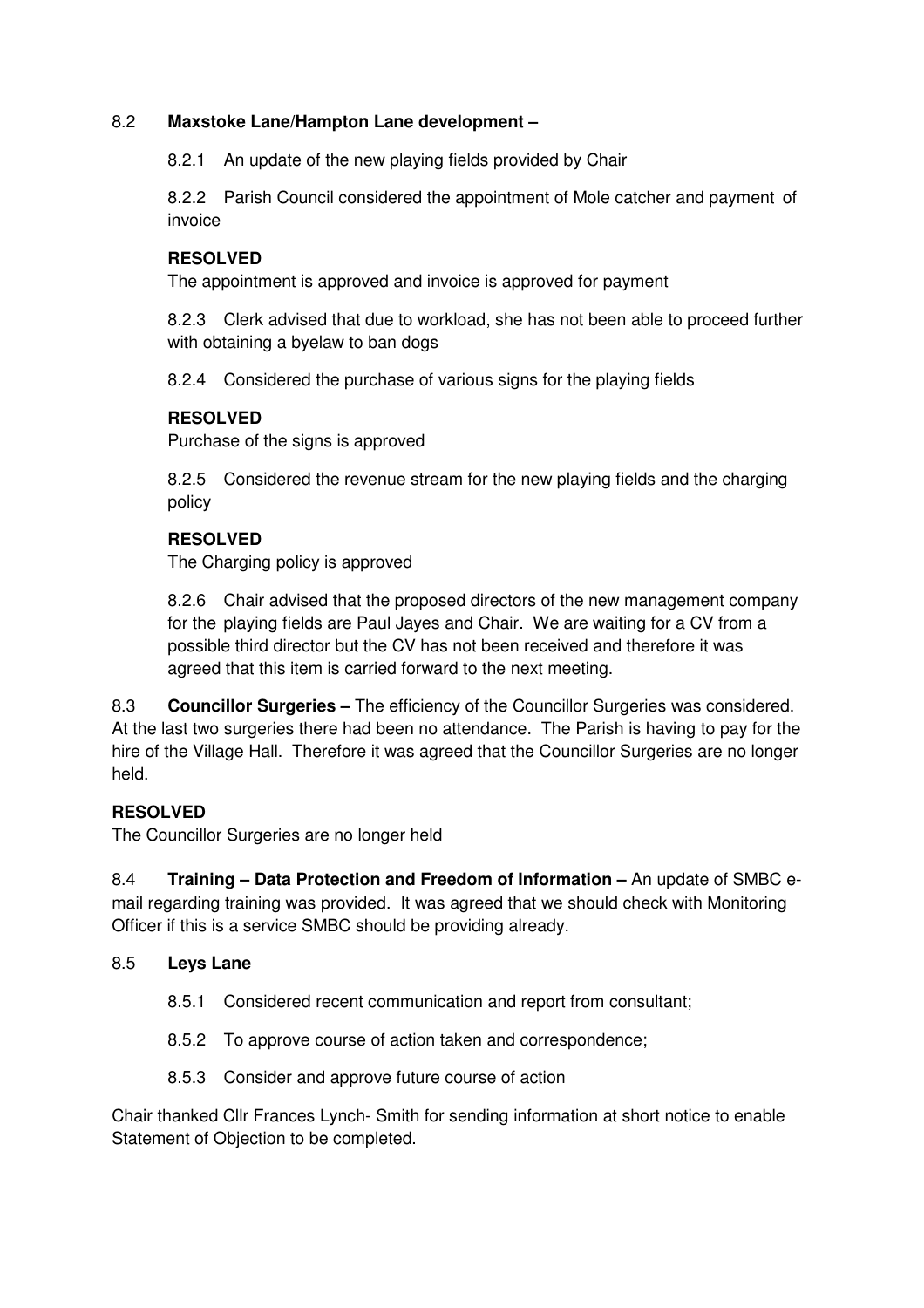# **RESOLVED**

All action taken to date is approved.

The Statement of Objection of Neil Pearce is approved subject to a further additional paragraph read out by Chair relating to Education.

Agreed that the Statement of Objection is sent in response to the Planning application

8.6 **Queens Diamond Jubilee** – To consider plans for celebrations. Agreed that this matter is placed on the agenda at the next meeting

8.7 **Mining Issues –** Update following e-mail received from Councillor David Bell. Cllr David Bell advised that he has received an e-mail from Daw Mill informing that the plans for mining over the next twelve months is away from the village of Meriden. Currently there are no definite plans for Meriden. Agreed that we should try to arrange a meeting with Dore Mill in January 2012

8.8 **Eaves Green Lane –** Update of Public Inquiry. No decision made.

8.9 **Allotments –** Clerk provided an update of Notices sent to all Allotment holders. The position regarding tenancy agreements was provided. The allotment holders want assurance that they can stay at the allotment until  $29<sup>th</sup>$  September 2012. Clerk is to check position regarding the tenancy as currently this ends on 31<sup>st</sup> March 2012.

## **RESOLVED**

Tenants can occupy the allotments until 29<sup>th</sup> September 2012.

8.10 **Pension –** To approve Statutory Notice

## **RESOLVED**

The draft Notice is approved

8.11 **Maxstoke Lane –** The Clerk provided an update of the various complaints regarding the new development received from residents of Maxstoke Lane. A meeting took place on 24<sup>th</sup> October in the afternoon. The Parish Council have agreed to contact SMBC to arrange a further meeting with SMBC.

8.12 **Notice Board –** To consider and approve repair of the notice board following vandalism

## **RESOLVED**

The repair is approved in the sum of £90.00

8.13 **Clerks Hours –** To consider and approve a temporary increase in the Clerks hours to meet commitments.

## **RESOLVED**

The Clerks hours be increased for a period of six months from 20 hours per week to 25 hours per week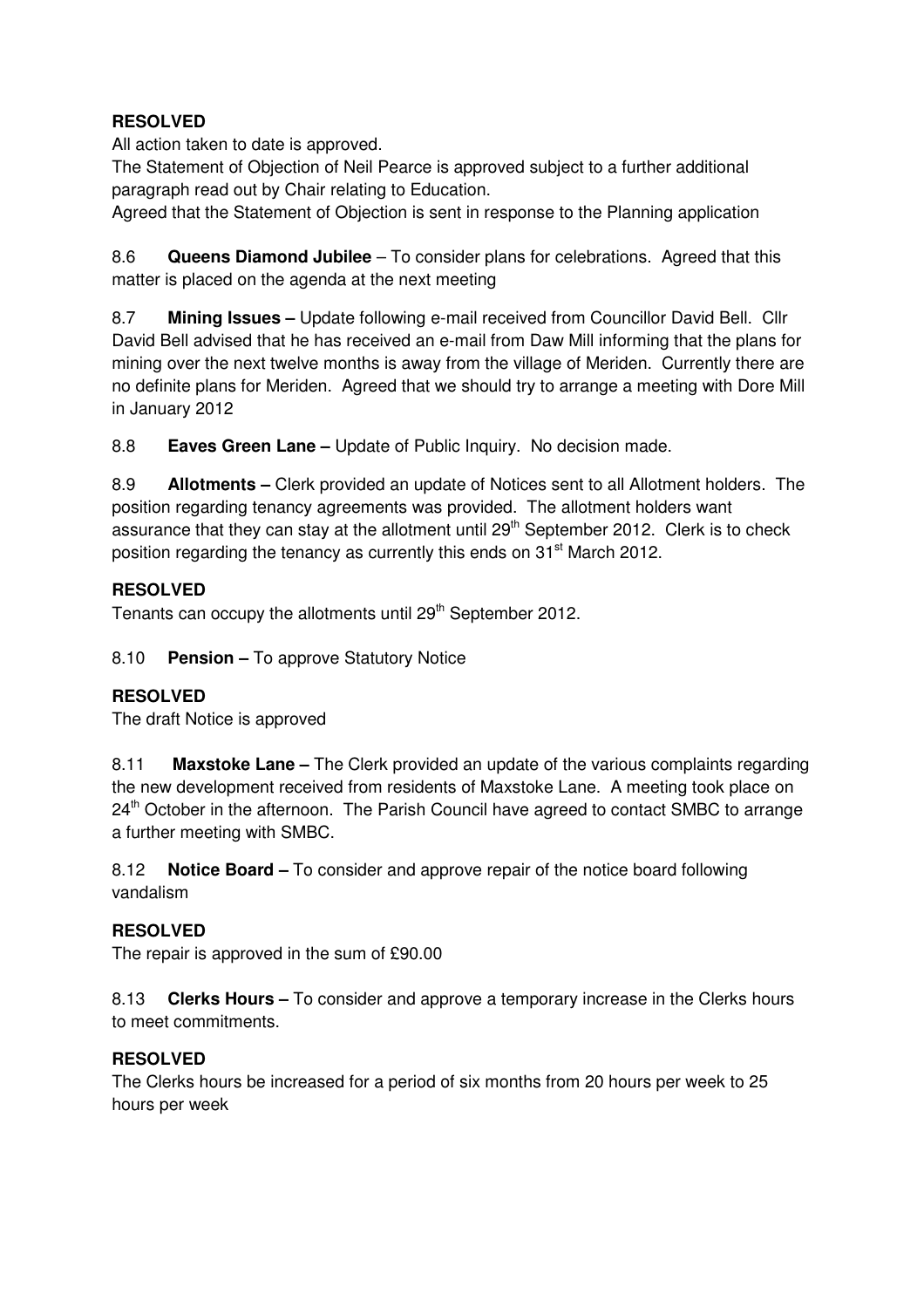8.14 **Parish Council Meetings 2012** –**May dates – (a)** previous notice mistakenly stated Wednesday  $12<sup>th</sup>$  May, which is in fact a Friday. This should be Wednesday  $9<sup>th</sup>$  May. (b) Village hall is not available for Monday 21<sup>st</sup> May. We have been offered Wednesday 23<sup>rd</sup> May. To consider and agree change to May dates.

# **RESOLVED**

The parish council meetings in May be held on Wednesday  $9<sup>th</sup>$  May 2012 and Wednesday 23rd May 2012

8.15 **Tenders –** To consider and agree tenders to be advertised in the Meriden Mag. Clerk to circulate details of current contracts and Councillors to provide details of services to be included in contract for new playing fields

8.16 **Local Development Framework –** The Clerk provided details of the round table discussion – Affordable Housing – Feedback conference for LDF in November and update of Gypsy policy.

Attendance at the round table discussion will be by Clerk and Chair. The Gypsy policy update is for information and a response is not required.

8.17 **Memorial –** To consider and approve purchase of wreath - Royal British Legion. Cllr Frances Lynch-Smith to attend on behalf of Parish Council

## **RESOLVED**

The purchase is approved

8.18 **Donation – Meriden Scouts** – To consider and approve payment for flag raising duties and donation

## **RESOLVED**

The donation of £400.00 is approved

## **9. Planning Matters**

**9.1 2011/1500 - Land off Leys Lane, Meriden** - Outline planning application for the erection of up to 45 No. dwellings (class C3), public open space including woodland/amenity area and improvements to existing allotments, balancing pond and associated earthworks to facilitate surface water drainage, landscaping, car parking, and other ancillary works with means of site access from Leys Lane to be determined (internal access, layout, scale, appearance and landscaping reserved for subsequent approval)

## **Comments: Statement of objection to be sent**

**9.2 2011/1474 - Tarmac Construction Limited, Cornets End Lane, Meriden CV7 7LG** - Variation of Condition No.7 of planning application 87/2730 to enable the infilling of material

#### **Comment: No comment**

**9.3 2011/1490 - Sports Pavilion, Hampton Lane, Meriden CV7 7LN** - Erect a sports equipment storage containment facility and 3 No. Adult exercise equipment

#### **Comment: No objection**